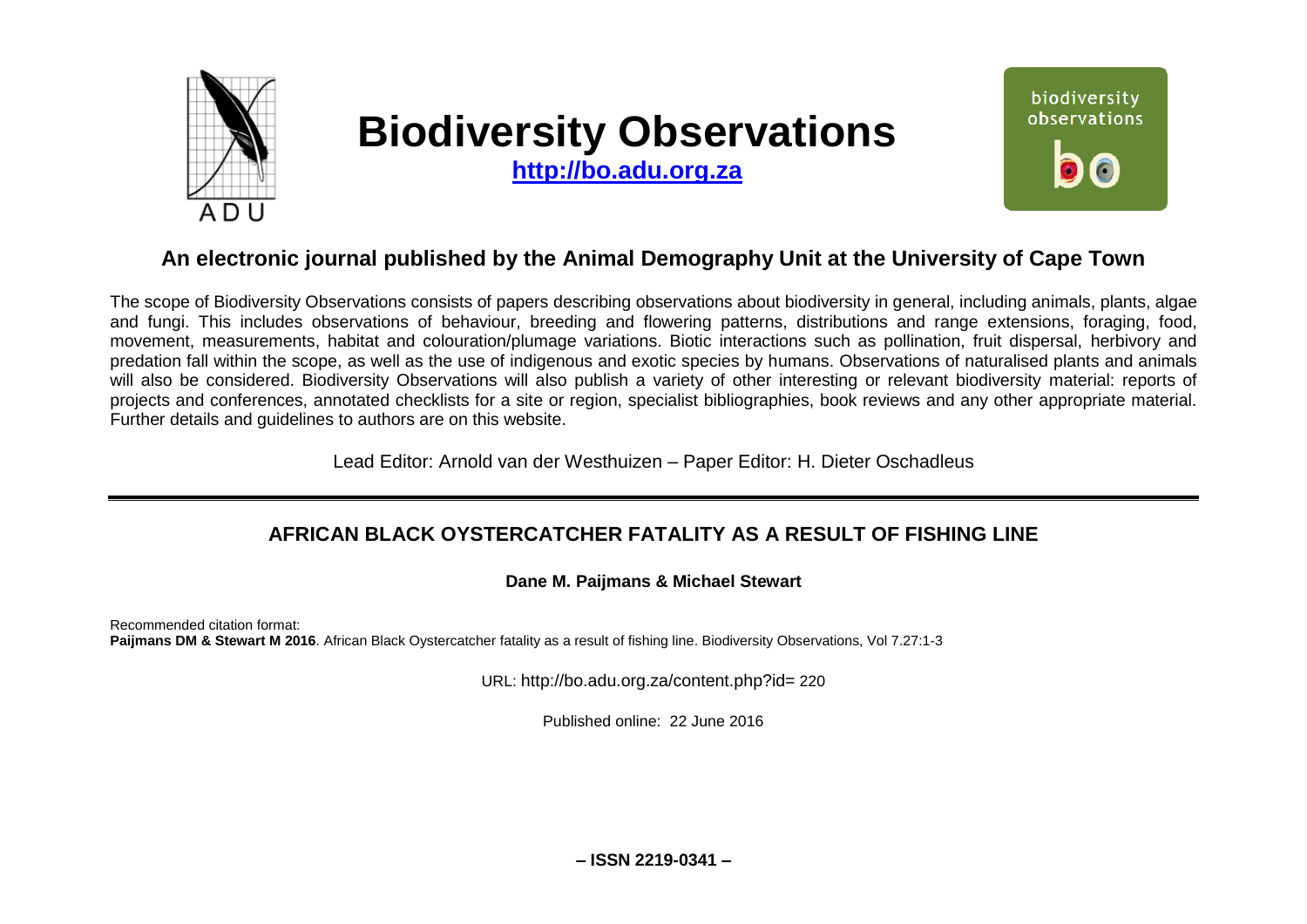

## **This is an Afring News paper**

## **AFRICAN BLACK OYSTERCATCHER FATALITY AS A RESULT OF FISHING LINE**

*Dane M. Paijmans & Michael Stewart*

\* Corresponding author: d.paijmans@gmail.com

Fishing gear injuries and deaths are common in bird species that frequent water bodies where fishing is done. These result from both commercial fisheries (drowning as a result of longlines, and nets) (Tasker et al. 2000), and recreational fishing, e.g. sinker (Pokras & Chafel 1992) and hook (Anonymous 2015) ingestion, and fishing line entanglement (Anonymous 2015). This is particularly common for marine birds as marine habitats are where commercial fishing takes place, and recreational fishing results in discarded fishing hooks and lines along the shores. Although most studies focus on the deaths occurring in the commercial sector, there are a substantial number of injury records documented from recreational sites (Manville & Albert 2005). Left untreated, these injuries result in loss of limbs, disabilities and death (Anonymous 2015).

SAFRING has documented 73 injuries and 314 fatalities as a result of entanglement in fishing line (until June 2016). The actual numbers are likely to be far greater as these only include reported ringed birds. These records include a wide range of species including albatross, terns and gulls. The most common were the Cape Gannet (96 records) and Black-browed Albatross (73 records). Although most of these records are marine species there are also a number of fresh water species, such as the Red-knobbed Coot and African Darter, and a few passerines (e.g. Red-winged Starling and Cape Sparrow) becoming entangled (Appendix 1).

A record received by SAFRING is that of an African Black Oystercatcher (*Haematopus moquini*) initially ringed in Port Elizabeth in December 2007. The individual was discovered badly decomposed and entangled in fishing line (Fig. 1) on 19 March 2015 at the high tide water mark of Lilyvale Creek estuary, Christmas Rock beach, in the Eastern Cape. Although the bird clearly died some time before the discovery, it was evident that the likely cause was the entanglement in fishing line as it was tightly bound and would not have been able to survive in this state. Discarded fishing line is a common site at Christmas Rock and nearby Seavale as they are popular fishing spots where hooks and line get snagged on rocks or wash up on the beach.



**Fig. 1.** Deceased African Black Oystercatcher entangled in fishing line.

The ring itself was badly worn and was missing the last digit (Fig. 2). This made it difficult to trace the initial record, although the sequence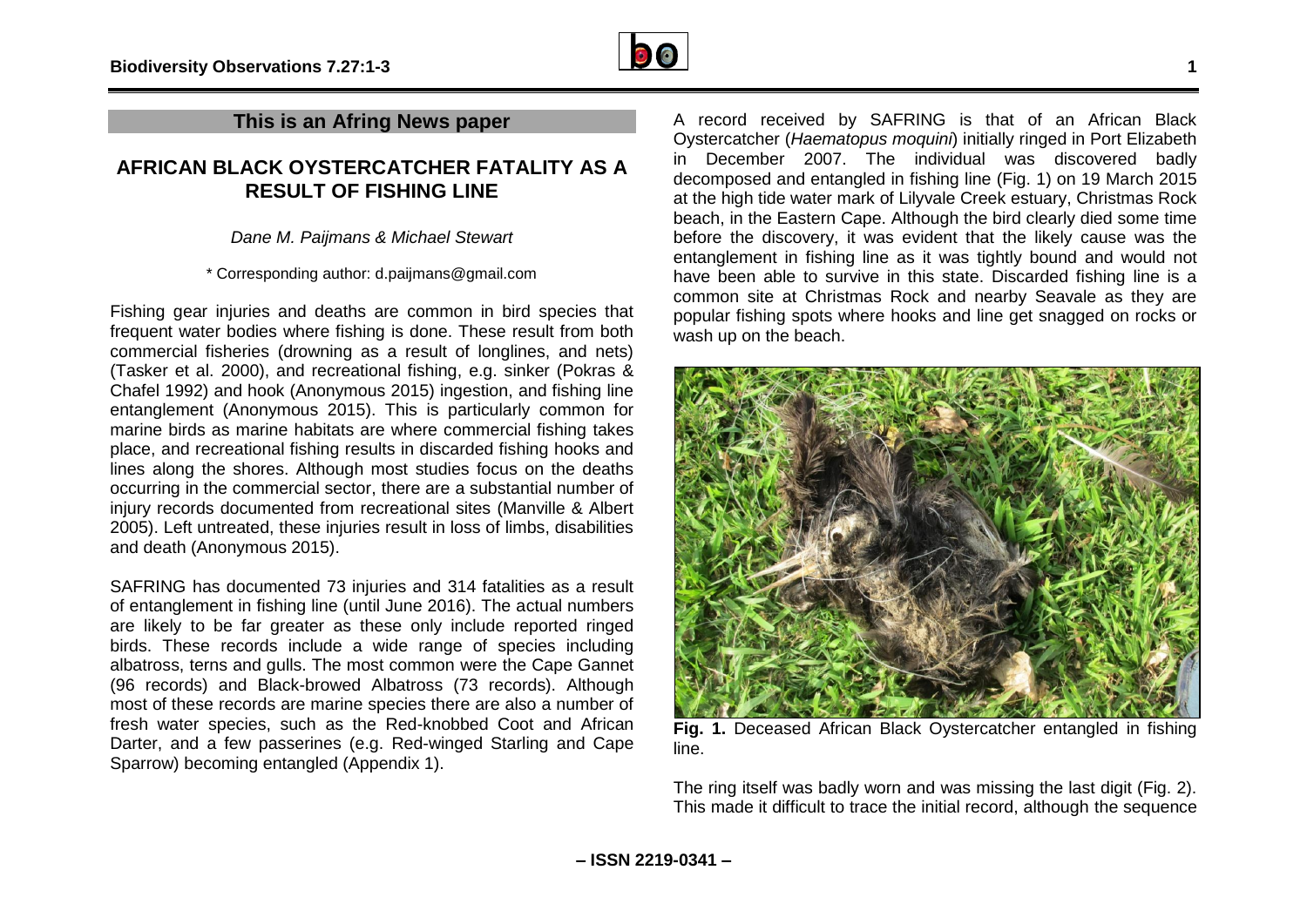

(693017-693019) was used by the same ringer in the same week on African Black Oystercatchers, and the remaining rings in the sequence (693010-693016) were unused, so the location and dates could be assumed. As it was ringed as a >3 year old individual in 2007, the individual was an adult male in excess of 11 years old.



**Fig. 2.** Worn SAFRING bird ring from a deceased African Black Oystercatcher with the last digit missing

This finding is the 10th such SAFRING record of an African Black Oystercatcher where the cause of fatality was fishing line entanglement (one bird did survive). As this species is Near Threatened (IUCN 2012), and many of the similar fatalities recorded in the SAFRING database are of endangered species, ranging Least Concern to Endangered (IUCN 2012); fishing gear injuries require special attention, and should be a great cause for concern and action. Special care is needed when fishing on both a commercial and recreational level to ensure these deaths are minimised.

#### **Acknowledgements**

We at SAFRING really appreciate all the effort of ringers and the general public (the latter in reporting recoveries).

#### **References**

Anonymous 2015. Fishing gear injuries. Available at http://blog.bird-rescue.org/index.php/category/fishing-gear-injuries/ [accessed 26 May 2015].

IUCN (International Union for the Conservation of Nature and Natural Resources). 2012. IUCN Red List of Threatened Species 2012. African Black Oystercatcher *Haematopus moquini*. Available at http://www.iucnredlist.org/details/22693627/0 [accessed 26 March 2015].

Manville II & Albert M 2005. Seabird and waterbird bycatch in fishing gear: next steps in dealing with a problem. In: John RC, Rich TD (eds). Bird Conservation Implementation and Integration in the Americas: Proceedings of the Third International Partners in Flight Conference. 20-24 March 2002; Asilomar, California, Volume 2 Gen. Tech. Rep. PSW-GTR-191. Albany, California: U.S. Department of Agriculture, Forest Service, Pacific Southwest Research Station. pp 1071-1082.

Pokras MA & Chafel R 1992. Lead Toxicosis from Ingested Fishing Sinkers in Adult Common Loons (*Gavia immer*) in New England. Journal of Zoo and Wildlife Medicine 23: 92-97.

Tasker ML, Camphuysen CJ, Cooper J, Garthe S, Montevecchi WA, Blaber SJM 2000. The impacts of fishing on marine birds. ICES Journal of Marine Science 57: 531-547.